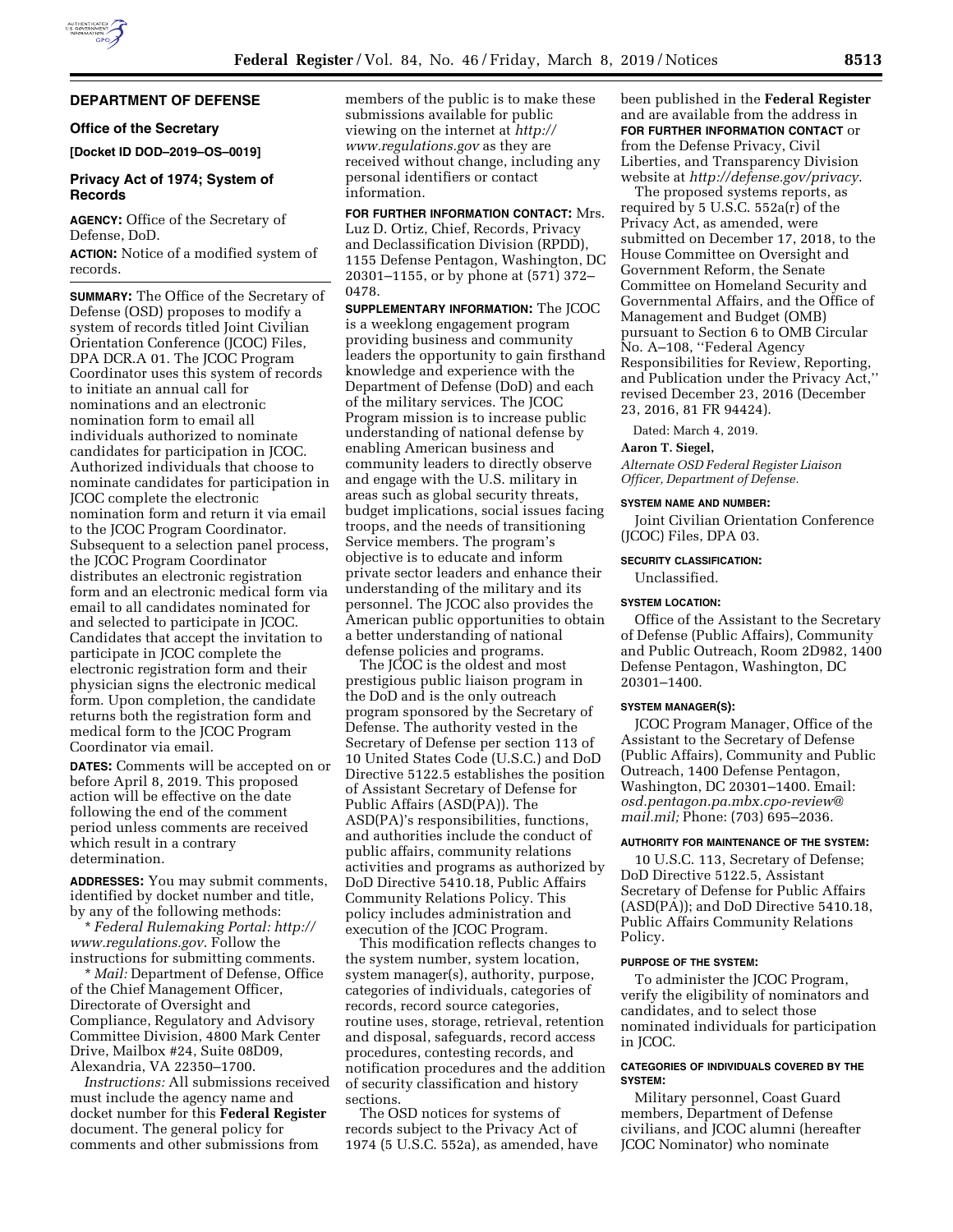candidates for participation in JCOC; and civilians nominated for and selected to participate in JCOC.

### **CATEGORIES OF RECORDS IN THE SYSTEM:**

JCOC Nominator (DoD/Coast Guard/ JCOC alumni): full name, rank/grade, work or personal email address and telephone number, point of contact for questions/notifications, nominating authority, and JCOC class year.

JCOC Candidate: full name, title, organization name and address, work and personal email address, home address, home/cell phone number, biography, photograph, interviews, medical authorization form, and informed consent form.

Alternate point of contact for the JCOC Candidate: full name, address, email address, and phone number.

### **RECORD SOURCE CATEGORIES:**

Nominators and candidates for the JCOC Program.

### **ROUTINE USES OF RECORDS MAINTAINED IN THE SYSTEM, INCLUDING CATEGORIES OF USERS AND PURPOSES OF SUCH USES:**

In addition to those disclosures generally permitted under 5 U.S.C. 552a(b) of the Privacy Act of 1974, as amended, the records contained therein may specifically be disclosed outside the DoD as a routine use pursuant to 5 U.S.C. 552a(b)(3):

a. To the appropriate Federal, State, local, territorial, tribal, foreign, or international law enforcement authority or other appropriate entity where a record, either alone or in conjunction with other information, indicates a violation or potential violation of law, whether criminal, civil, or regulatory in nature.

b. To any component of the Department of Justice for the purpose of representing the DoD, or its components, officers, employees, or members in pending or potential litigation to which the record is pertinent.

c. In an appropriate proceeding before a court, grand jury, or administrative or adjudicative body or official, when the DoD or other Agency representing the DoD determines the records are relevant and necessary to the proceeding; or in an appropriate proceeding before an administrative or adjudicative body when the adjudicator determines the records to be relevant to the proceeding.

d. To the National Archives and Records Administration for the purpose of records management inspections conducted under the authority of 44 U.S.C. 2904 and 2906.

e. To a Member of Congress or staff acting upon the Member's behalf when the Member or staff requests the information on behalf of, and at the request of, the individual who is the subject of the record.

f. To appropriate agencies, entities, and persons when (1) the DoD suspects or has confirmed that there has been a breach of the system of records; (2) the DoD has determined that as a result of the suspected or confirmed breach there is a risk of harm to individuals, the DoD (including its information systems, programs, and operations), the Federal Government, or national security; and (3) the disclosure made to such agencies, entities, and persons is reasonably necessary to assist in connection with the DoD's efforts to respond to the suspected or confirmed breach or to prevent, minimize, or remedy such harm.

g. To another Federal agency or Federal entity, when the DoD determines that information from this system of records is reasonably necessary to assist the recipient agency or entity in (1) responding to a suspected or confirmed breach or (2) preventing, minimizing, or remedying the risk of harm to individuals, the recipient agency or entity (including its information systems, programs and operations), the Federal Government, or national security, resulting from a suspected or confirmed breach.

### **POLICIES AND PRACTICES FOR STORAGE OF RECORDS:**

These records are stored on paper and electronic storage media.

### **POLICIES AND PRACTICES FOR RETRIEVAL OF RECORDS:**

Records are retrieved by full name.

### **POLICIES AND PRACTICES FOR RETENTION AND DISPOSAL OF RECORDS:**

These records are retained and disposed of consistent with the National Archives and Records Administration approved records disposition schedules. Nomination and participation records are destroyed 10 years after conclusion of associated JCOC Program.

### **ADMINISTRATIVE, TECHNICAL, AND PHYSICAL SAFEGUARDS:**

Paper records are maintained in a locked file cabinet in the JCOC Program office and are accessible only by authorized program personnel. Electronic records are stored in folders on a computer network storage system secured according to the Risk Management Framework requirements, with access restricted to authorized JCOC Program personnel and network maintenance personnel via Common Access Card authentication and system user credentials.

### **RECORD ACCESS PROCEDURES:**

Individuals seeking access to information about themselves contained in this system should address inquiries to the Office of the Secretary of Defense/ Joint Staff Freedom of Information Act Requester Service Center, 1155 Defense Pentagon, Washington, DC 20301–1155.

Signed, written requests for information must include full name, current address, year of participation, and the name and number of this system of records notice. In addition, the requester must provide either a notarized statement or an unsworn declaration made in accordance with 28 U.S.C. 1746, in the following format:

If executed outside the United States: ''I declare (or certify, verify, or state) under penalty of perjury under the laws of the United States of America that the foregoing is true and correct. Executed on (date). (Signature).''

If executed within the United States, its territories, possessions, or commonwealths: ''I declare (or certify, verify, or state) under penalty of perjury that the foregoing is true and correct. Executed on (date). (Signature).''

## **CONTESTING RECORD PROCEDURES:**

The Office of the Secretary of Defense (OSD) rules for accessing records, for contesting contents and appealing initial agency determinations are published in OSD Administrative Instruction 81; 32 CFR part 311; or may be obtained from the system manager.

## **NOTIFICATION PROCEDURES:**

Individuals seeking to determine whether information about themselves is contained in this system should address inquiries to the Director, Joint Civilian Orientation Conference, Office of the Assistant to the Secretary of Defense (Public Affairs), Community and Public Outreach, 1400 Defense Pentagon, Washington, DC 20301–1400.

Signed, written requests for information must include the individual's full name, current address, and year of participation. In addition, the requester must provide either a notarized statement or an unsworn declaration made in accordance with 28 U.S.C. 1746, in the following format:

If executed outside the United States: ''I declare (or certify, verify, or state) under penalty of perjury under the laws of the United States of America that the foregoing is true and correct. Executed on (date). (Signature).''

If executed within the United States, its territories, possessions, or commonwealths: ''I declare (or certify, verify, or state) under penalty of perjury that the foregoing is true and correct. Executed on (date). (Signature).''